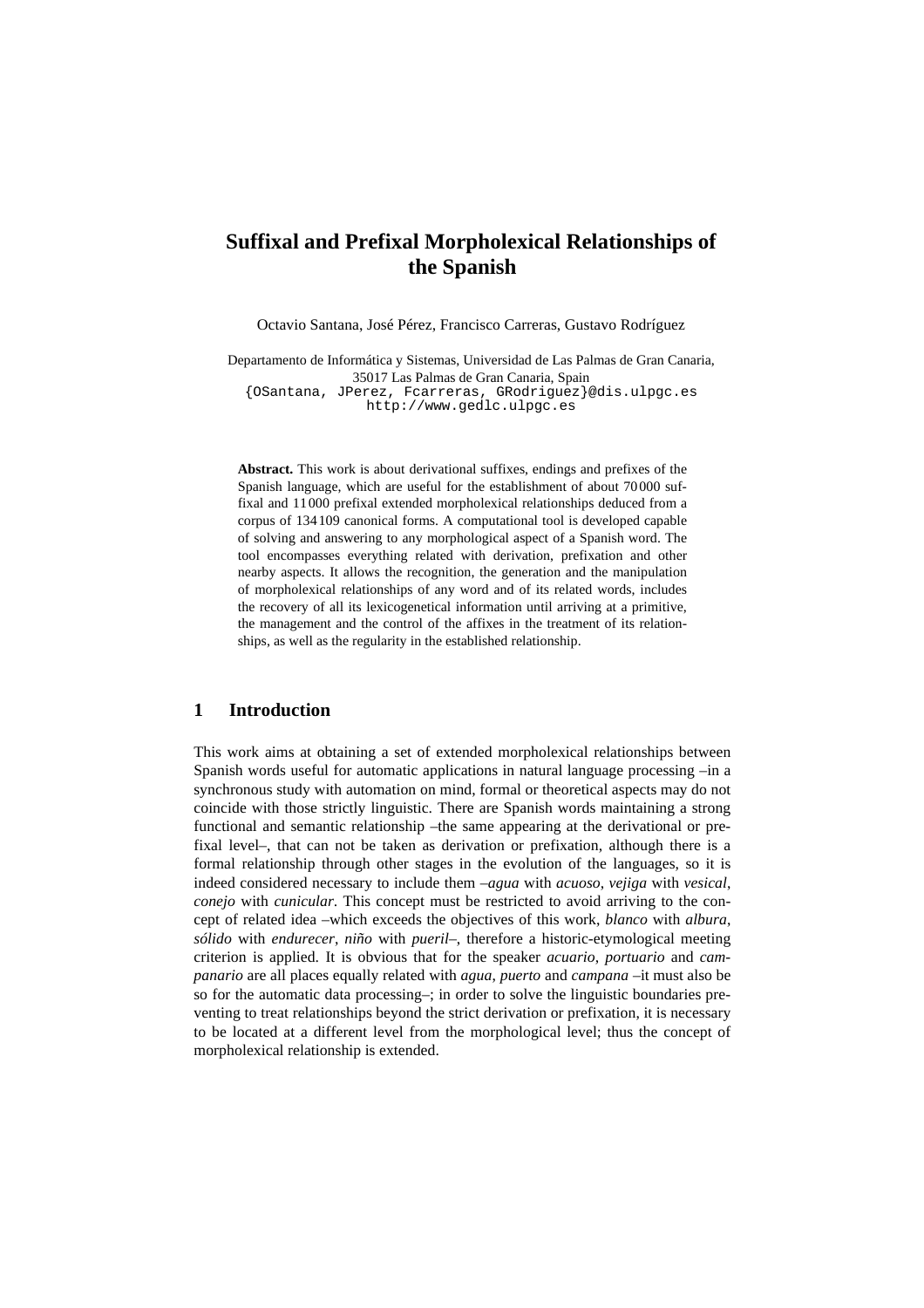## **2 Lexicon**

The corpus handled in this work has been created from: the *Diccionario de la Lengua Española* (DRAE), the *Diccionario General de la Lengua Española* (VOX), the *Diccionario de Uso del Español* (María Moliner), the *Gran Diccionario de la Lengua Española* (LAROUSSE), the *Diccionario de Uso del Español Actual* (Clave SM), the *Diccionario de Sinónimos y Antónimos* (Espasa Calpe), the *Diccionario Ideológico de la Lengua Española* (Julio Casares) and the *Diccionario de Voces de Uso Actual* (Manuel Alvar Ezquerra).

A canonical form is defined as any word with its own identity susceptible of enduring derivational or prefixal processes to form other words. Such a word could be formed from another by similar processes. In the reference corpus a canonical form is any entry word of consulted sources having own meaning –those entries that are appreciative forms of others and do not add any substantial meaning variation are discarded.

The universe of words analyzed in this work is composed of 136 795 canonical forms, Figure 1.



#### **Distribution by grammatical category**

**Fig. 1.** Canonical forms universe considered by grammatical category

## **3 Suffixal Relationships**

Spanish derivational processes consist fundamentally of suffixal modifications and usually, but not always, it implies a change of the derivative grammatical category with respect to its primitive canonical form.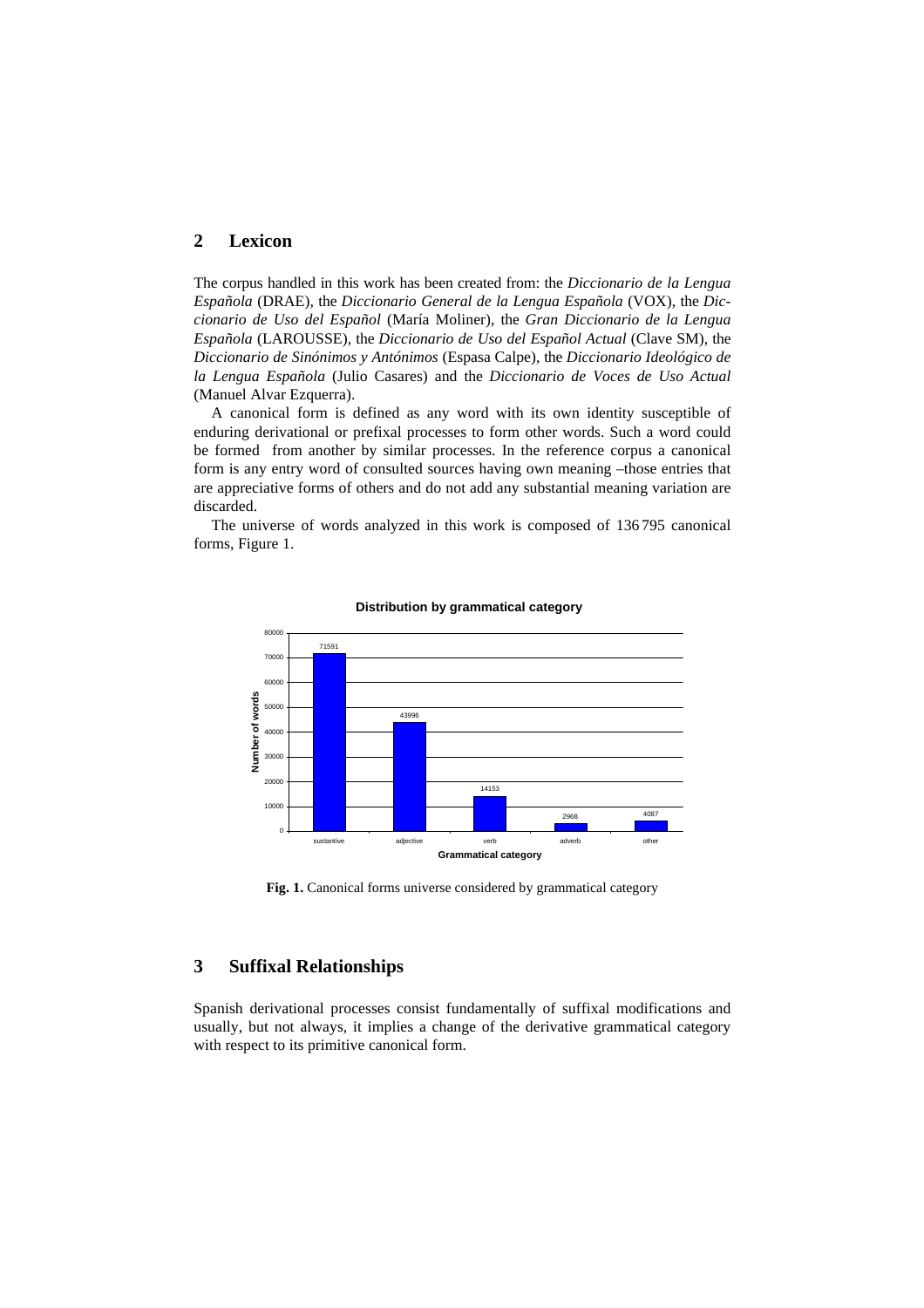Frequently, there are pairs of primitive forms in Spanish coming from a same mother tongue in which they went through a derivational process. The current relationship between the members of such pairs is considered as suffixal alteration, since in the current state of the Spanish language the existing relationship between them presents a strong parallelism with the derivational processes between Spanish forms, in its morphological aspects as well as in the semantic and grammatical aspects: for the verb *multiplicar* and the adjective *multiplicable* –both Spanish primitive words derived directly from the Latin– it is commendable to consider *multiplicable* as a deverbal adjetivation of *multiplicar*, Figure 2.



**Fig. 2.** Derivative process in mother language

There are many words in Spanish which come from a same mother tongue, where they suffered a derivational process from a common element that was never consolidate in the current Spanish; thus, they are etymologically related and are considered derivatives from a non-existent Spanish form, since they show a high similarity in the morphological, semantic and grammatical aspects with analogous Spanish derivatives from an existing form: between the forms *concupiscente* and *concupiscible* –both Spanish primitive words derived directly from the Latin– results feasible to consider an analogous relationships to those between any pair of Spanish deverbal adjetivations formed from a common primitive with the same endings, like *dirigente* and *dirigible* from *dirigir*, Figure 3.



**Fig. 3.** Derivational process through a non-existent form

Other important aspect about the formation of Spanish words is to decide what words must be considered as primitives and what as derivatives –temporary line of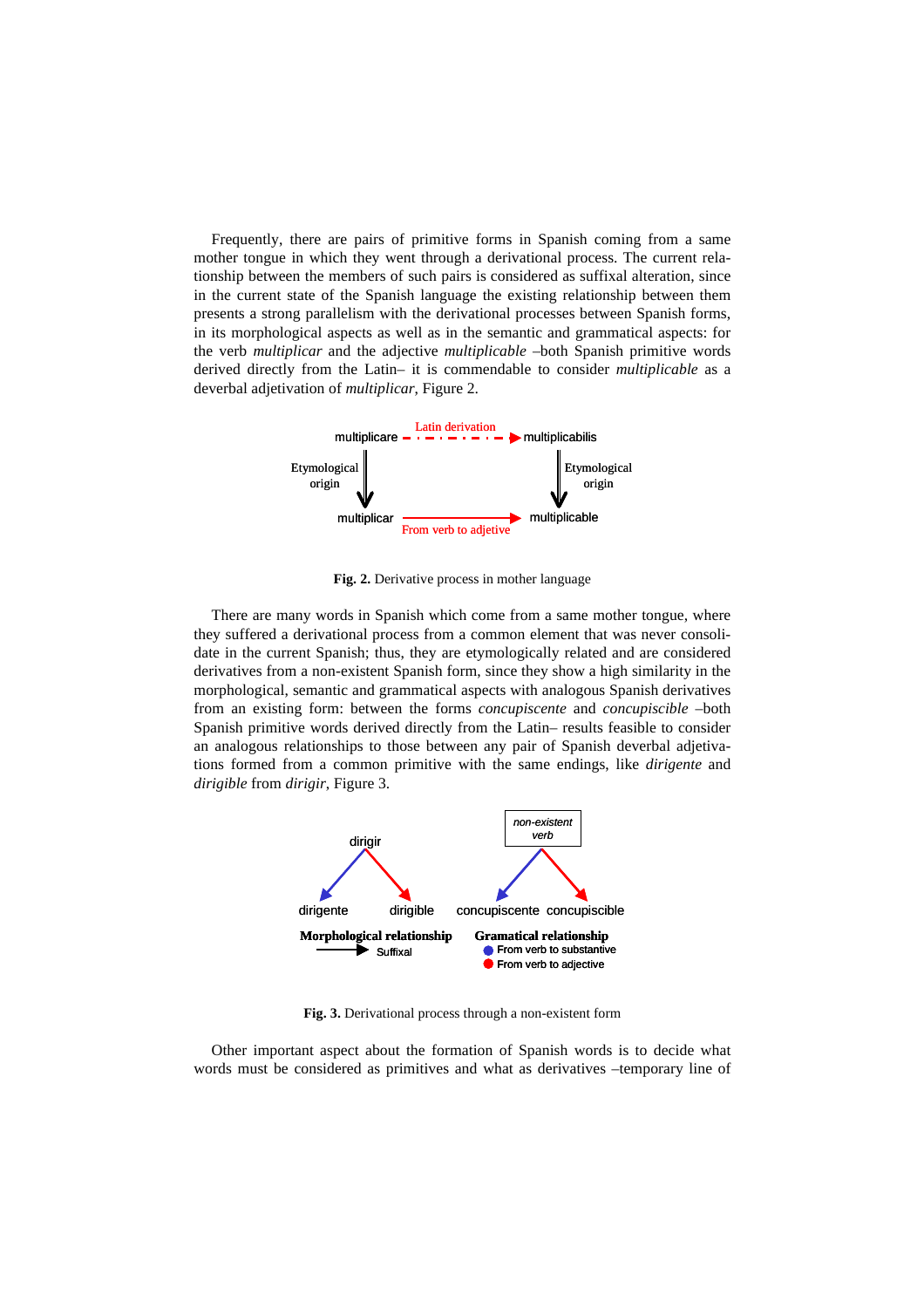appearance of the words must be maintained. The main difficulty appears when there is ambiguity between two morpholexically related primitives about their diachronic formation; in such case, and for synchronous treatment of the Spanish purpose, the verb, if any, is designed as primitive; when there is not a verb involved, the primitive is selected using the Spanish word formation rules supposing that words are morpholexically related in equality terms: *lamento* is considered a deverbal sustantivation of *lamentar* knowingly of the fact that both are primitive.

It is necessary to emphasize that there are Spanish words with a close functional and semantic relationship that cannot be directly established through a process classified within the derivational morphology. So, the concept of extended morpholexical relationship is incorporated and encompasses, in addition to the relationships produced by derivation, other characterized by having a meeting point in their etymological record and by incorporating an ending with the adequate semantic and functional contribution: *audición* is considered suffixaly related with *oír*, although *audición* is primitive and possesses a different root from *oír*.

The extended morpholexical relationship includes to relate words through an ending graphically coinciding with a suffix if having the semantics and functionality corresponding to that suffix: that is the relationship between *miel* and *melaza* ('sediments of honey'), whose ending coincides with the suffix *-azo/a*, in spite of the different formative process; as in *seise* of *seis*, through the ending *-e*, being aware of the fact that it is regressive of the plural *seises* –in definitive, it is a noun closely related to the adjective *seis*.

The extended relationships also includes those cases in which the only impediment to establish it are some characters of the ending: between *diez* and *décimo* –by analogy to the relationship between *mil* and *milésimo*, among others, through the numerical ending *-ésimo*.

Although both the inflection and the appreciative derivation constitute suffixal morphological processes of interest for the development of automatic natural language processors, neither of this aspects will be dealt here, since it have been settled in FLANOM1.

A suffix is "a phonic sequence added to the end of a word stem, prior to the desinences, if any, that lacks self existence outside the word system, it can not to be joined to other morpheme to form a derivative, it is interchangeable with other suffixes and it can be added to other stems" [2]. Basing on the previous definition, the set of suffixes considered in this work to establish relationships can be enumerated –a sequence is considered as suffix if appears in three or more different words. Thus, endings like *-arra*, *-aste*, *-ello*, *-ingo*, *-uz* fulfil the described suffix definition although theirs suffixal condition in the grammatical sense is questionable.

An original word can be any Spanish word with self identity that admits suffixes addition to obtain another related word. Deverbal regressions with addition to the

-

<sup>&</sup>lt;sup>1</sup> FLANOM: Flexionador y Lematizador Automático de Formas Nominales. Developed by the Grupo de Estructuras de Datos y Lingüística Computacional of the Las Palmas de Gran Canaria University, available on Internet.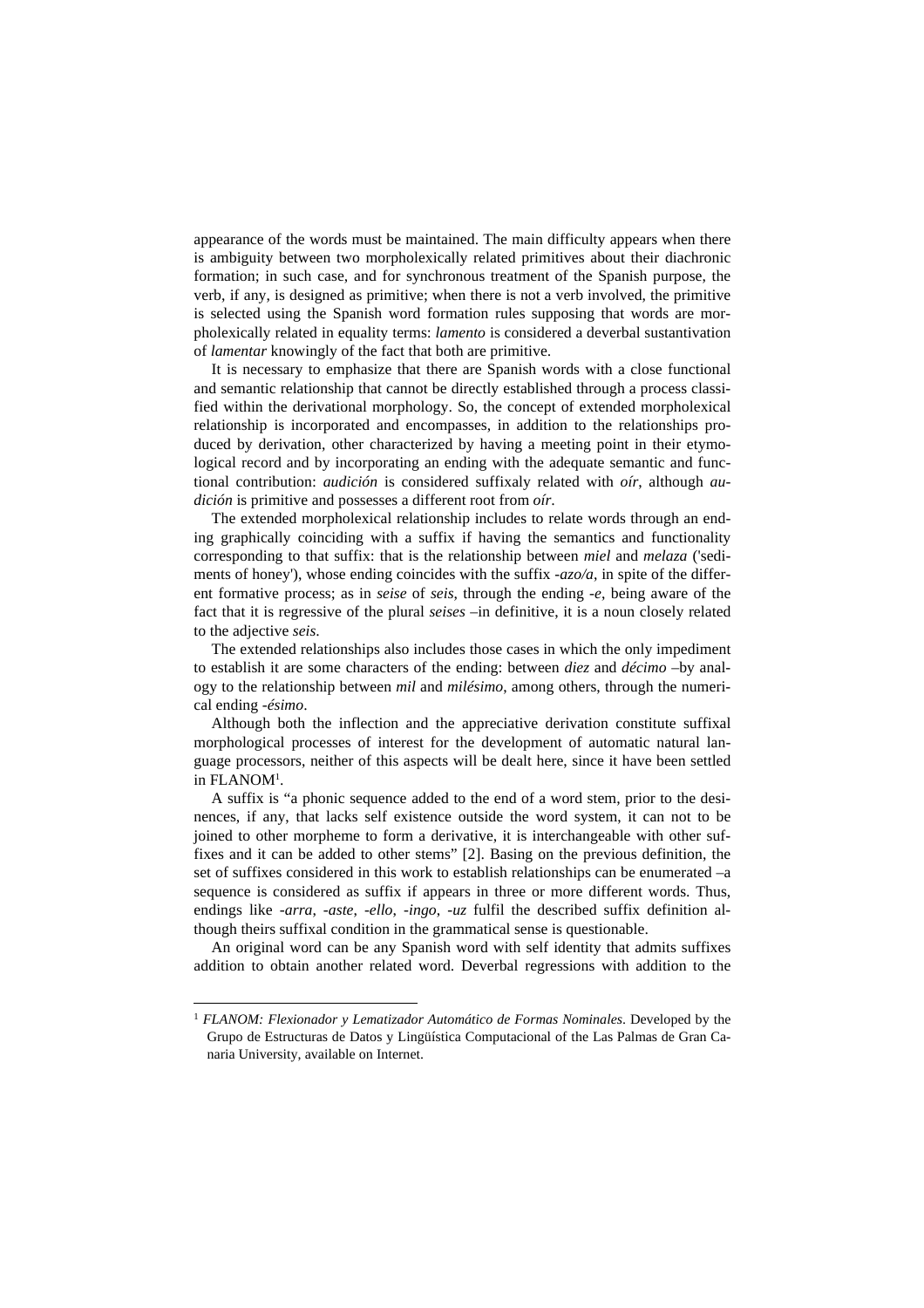endings *-a*, *-e*, *-o* and zero-suffix or empty suffix, as well as plurals and appreciative suffixes with consolidated meaning are also considered in this work. Suffixal elements –suffixes with a strong semantic load on the original word or those possessing self existence– are left for another work, since they are part of the research of composition.

Even though it is true that most of the relationships between words coincide with a formal derivation –mainly the regulars–, the spelling coincidence with a concrete suffix can lead to of relationships detached from such linguistic concept, at least by means of that suffix, but covering the proposed objective. For example, the words *psiquiatra* and *psiquiátrico* are related to *psiquiatría* through the endings *-a* and *-'ico*, in spite of being aware of the existence of *-iatría* and *-iatra*, the relationship is intended to be established between previously mentioned words and not with a possible root *psiqui-*.

A related word can also be original to another by adding a new suffix: *quej-a • quej-ica • quejic-oso*. The arrow must not to be interpreted as derivation in a strict sense, but as a extended morpholexical relationship between two words: **original** and **related**.

Changes affecting the root such as erudite words relationships or foreign languages influences, among other, are considered irregularities, although they are not pure linguistic derivation, since it notably enriches computer applications. The possible suffix combinations which lead to a relationship are also considered as irregularities, as long as the previously explained continuity criterion cannot be established due to the nonconsolidation or nonexistence of the intermediate form in the corpus. Appearances of interffixes and infixes are considered irregularities.

Now the alphabetical list of studied suffixes is presented together with their corresponding number of extended morpholexical relationship: *-a* (1419), *-áceo/a* (190), *-acho/a* (35), *-aco/a* (27), *-'ada, -'ade* (9), *-'ago/a* (11), *-aino/a* (16), *-aje* (315), *-ajo/a* (65), *-al* (1 574), *-ales* (6), *-allo/a, -alle* (36), *-amen* (34), *-án/a* (38), *-áneo/a* (18), *-ano/a, -iano/a* (732), *-año/a* (36), *-anza, -enza* (127), verbalizer *-ar* (2 635), *-ar* (407), *-ario/a* (532), *-astro/a, -astre* (27), *-atario/a* (36), *-ate* (33), *-átil* (16), *-ato/a* (294), *-avo/a* (29), *-az* (22), *-azgo/a, -adgo/a* (100), *-azo/a* (562), *-azón* (75), *-bilidad* (263), *-able, -ible* (1 088), *-abundo, -ebundo, -ibundo,* (13), *-ación, -ición* (2 637), *-'culo/a, -áculo/a, -ículo/a* (41), *-dad, -edad, -idad* (1 095), *-adero/a, -edero/a, -idero/a,* (650), *-adizo/a, -edizo/a, -idizo/a* (118), *-ado/a, -ido/a* (16 320), *-ador/a, -edor/a, -idor/a,* (3 034), *-edumbre, -idumbre* (19), *-adura, -edura, -idura* (789), *-aduría, -eduría, -iduría* (42), *-e* (542), *-ear* (1 786), *-eser* (102), *-eco/a* (32), *-edo/a* (62), *-ego/a, -iego/a* (68), *-ejo/a* (86), *-el* (57), *-elo/a* (63), *-én* (17), *-enco/a, -engo/a* (30), *-eno/a* (84), *-eño/a* (381), *-ense, -iense* (417), *-enta* (16), *-ento/a, -iento/a, -ulento/a, -olento/a* (125), *-eo/a* (152), *-'eo/a* (128), *-er, -ier* (29), *-ería* (881), *-erio* (24), *-erío* (55), *-erizo/a* (23), *-erno/a* (12), *-ero/a* (3 151), *-és/a* (207), *-esa* (29), *-ésimo/a* (36), *-ete, -eto/a* (394), *-euta* (14), *-ez/a* (374), *-ezno/a* (13), *-grama* (51), *-í* (49), *-íaco/a, -iaco/a* (72), *-icio/a, -icie* (78), *-ico/a* (35), *-'ico/a* (1 690), *-'ide* (18), *-'ido/a* (156), *-ificar* (135), *-'igo/a* (18), *-iguar* (4), *-ijo/a* (59), *-'il* (16), *-il* (155), *-illo/a* (797), *-imonio/a* (6), *-ín/a* (241), *-ina* (174), *-íneo/a* (26), *-ing* (15), *-ingo/a* (13), *-ino/a* (526), *-iño/a* (16), *-'io/a* (499), *-ío/a* (629), *-ión* (279), *-ir* (25), *-is* (9),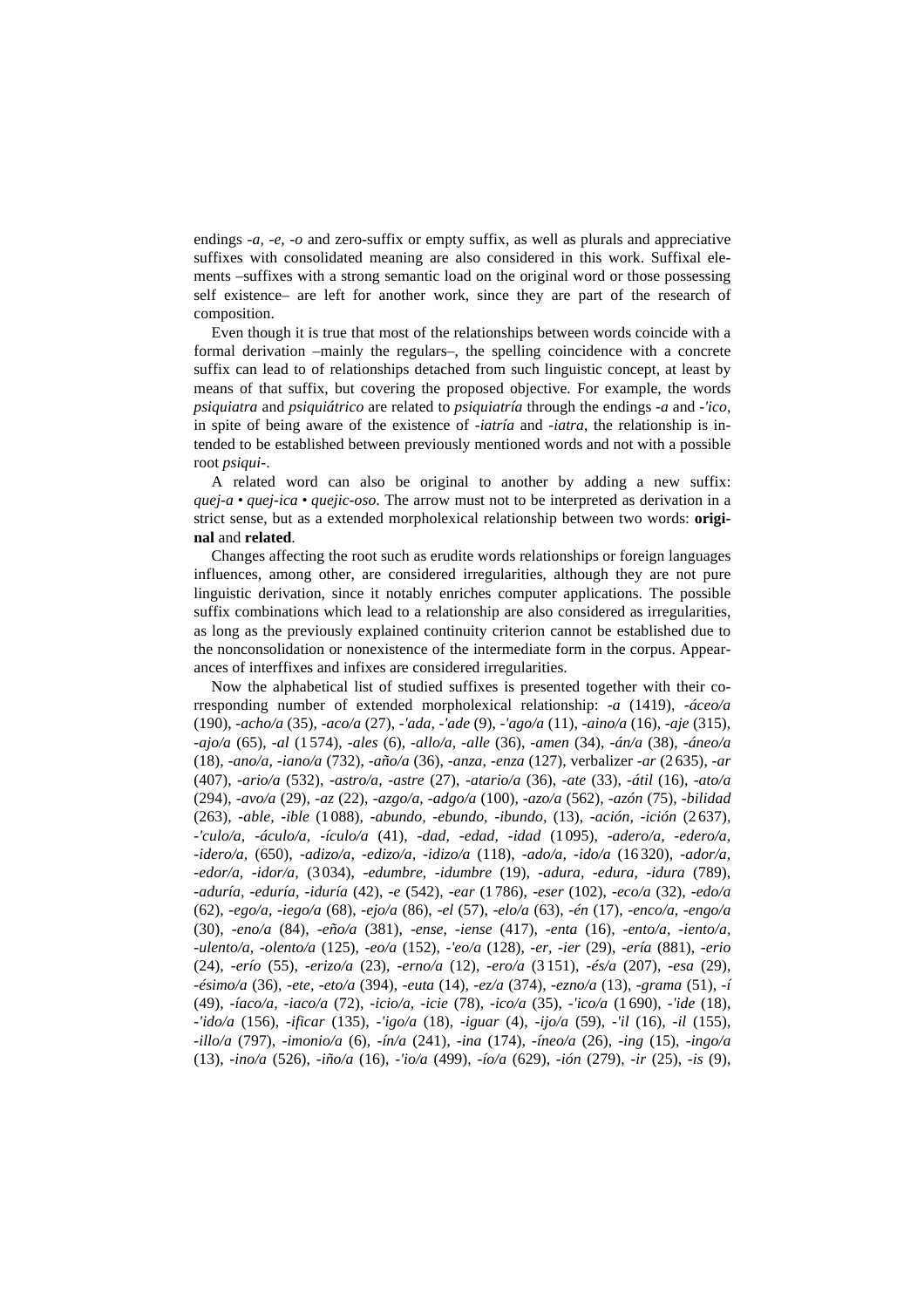*-ismo* (1 365), *-ista* (1 325), *-ístico/a* (122), *-ita* (66), *-ita* (83), *-ito/a* (258), *-'ito/a* (18), *-itud* (57), *-ivo/a, -ativo/a, -itivo/a,* (692), *-izar* (554), *-izo/a* (95), *-ma, -ema* (20), *-ambre, -imbre, -umbre* (23), *-mente* (2 432), *-amento, -imento, -amiento, -imiento* (1 876), *-ancia, -encia* (532), *-ander/a, -endero/a* (28), *-ando/a, -endo/a, -iendo/a, -ondo/a, -iondo/a* (87), *-ante, -ente, -iente* (1 617), *-o* (2 740), *-ol* (17), *-olo/a, -ol* (73), *-ón/a* (1 334), *-ongo/a* (15), *-or/a* (286), *-'ora* (4), *-orio/a* (89), *-oso/a* (1 286), *-ote/a, -oto* (125), *-arro/a, -orro/a, -arrio/a, -orrio/a* (55), *-s* (46), *-asco/a, -esco/a, -isco/a, -usco/a* (213), *-tano/a, -itano/a, -etano/a* (44), *-aticio/a, -iticio/a* (15), *-'tico/a, -ático/a, -ético/a, -ítico/a, -ótico/a* (382), *-atorio/a, -itorio/a* (298), *-triz* (28), *-ucho/a* (23), *-uco/a* (17), *-udo/a* (238), *-uelo/a* (134), *-ujo/a* (17), *-'ulo/a* (45), *-uno/a* (60), *-ura* (202), *-uro* (22), *-uto/a* (33) and other lower frequency endings.

## **4 Prefixal Relationships**

Prefixation does not produce grammatical category change; normally, it shades, amends, modifies, in short, it guides the meaning of the word. In addition to the prefixation through traditional elements, there is the certain composition through prefixal elements, among other forms of composition –these elements will not be taken into account in this work due to the strong semantic load they provide.

A prefixal morpholexical relationship between a pair of primitive forms is established when, formally, one could be obtained by prefixation from the other and it shows semantic relationship inherent in the prefix –*culpar* and *inculpar* came directly from the Latin *culpare* and *inculpare* but one can be obtained from the other by adding the prefix *in-*.

Independently from the existing suffixal morpholexical relationships, a prefixal relationship between two original words is projected to the corresponding derived pairs –the prefixal relationship between *amortizar* and *desamortizar* is applied to *amortización* with *desamortización* and to *amortizable* with *desamortizable*, Figure 4.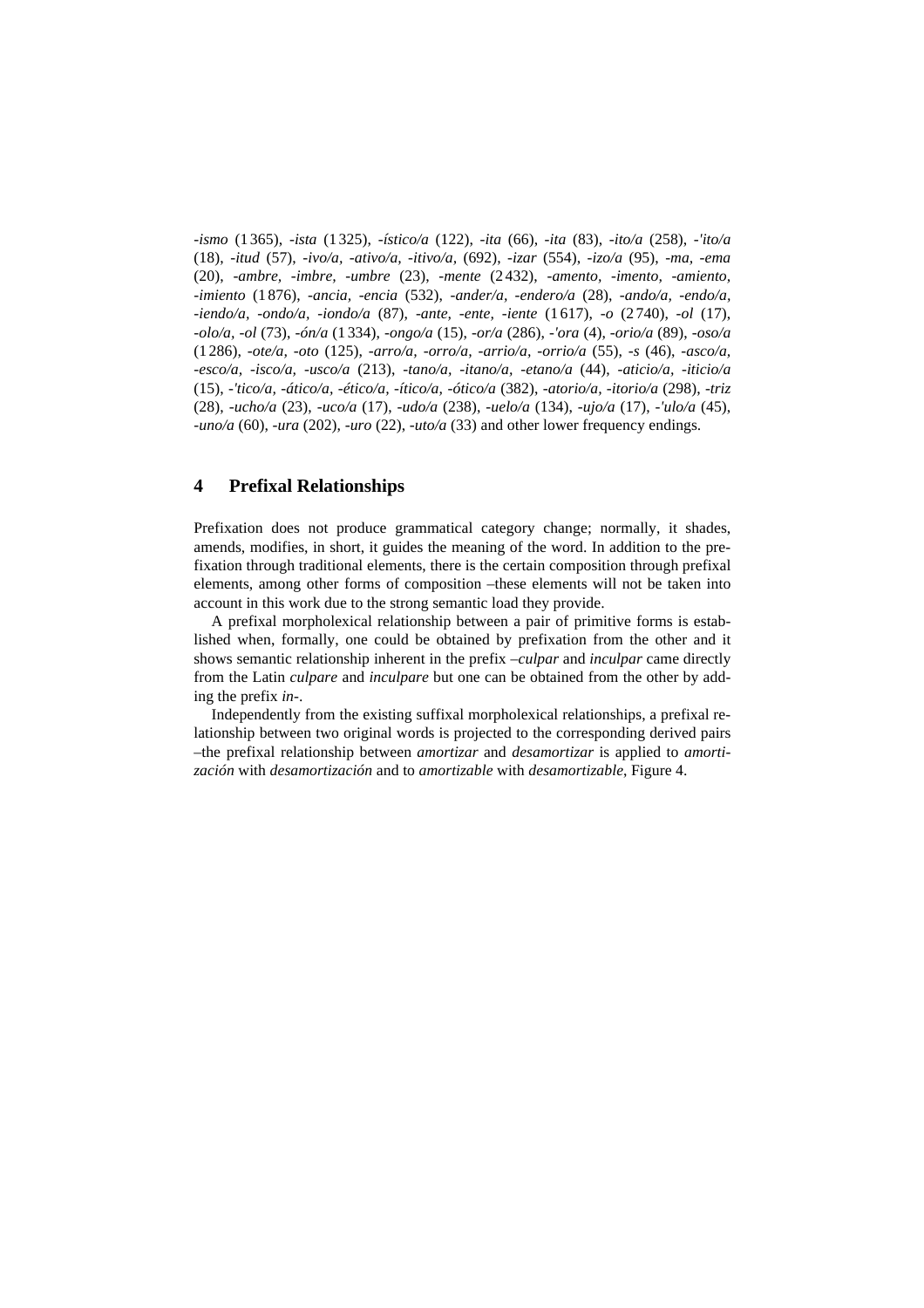

**Fig. 4.** Prefixal morpholexical relationship projection

Apart from the prefixal morpholexical relationships, the suffixal morpholexical relationships of a word are projected to their corresponding prefixed forms, since their mutual morphological, semantic and grammatical relationships are equivalent –*sobrecalentamiento* and *sobrecalentar* are prefixal forms between which the same suffixal morpholexical relationship existing between *calentamiento* and *calentar* is established, Figure 5.



**Fig. 5.** Suffixal morpholexical relationship projection

The same considerations as in the suffixal alterations are applied to extend the concept of prefixal morpholexical relationship: *coepíscopo* is considered to be prefixaly related with *obispo*, though *coepíscopo* is primitive and, from a synchronic perspective, it possesses a different base from that of *obispo*.

Extended morpholexical relationship includes to relate words through a start graphically coinciding with a prefix if having the semantics and functionality corresponding to that prefix: a relationship is established between *eficiente* and *deficiente*,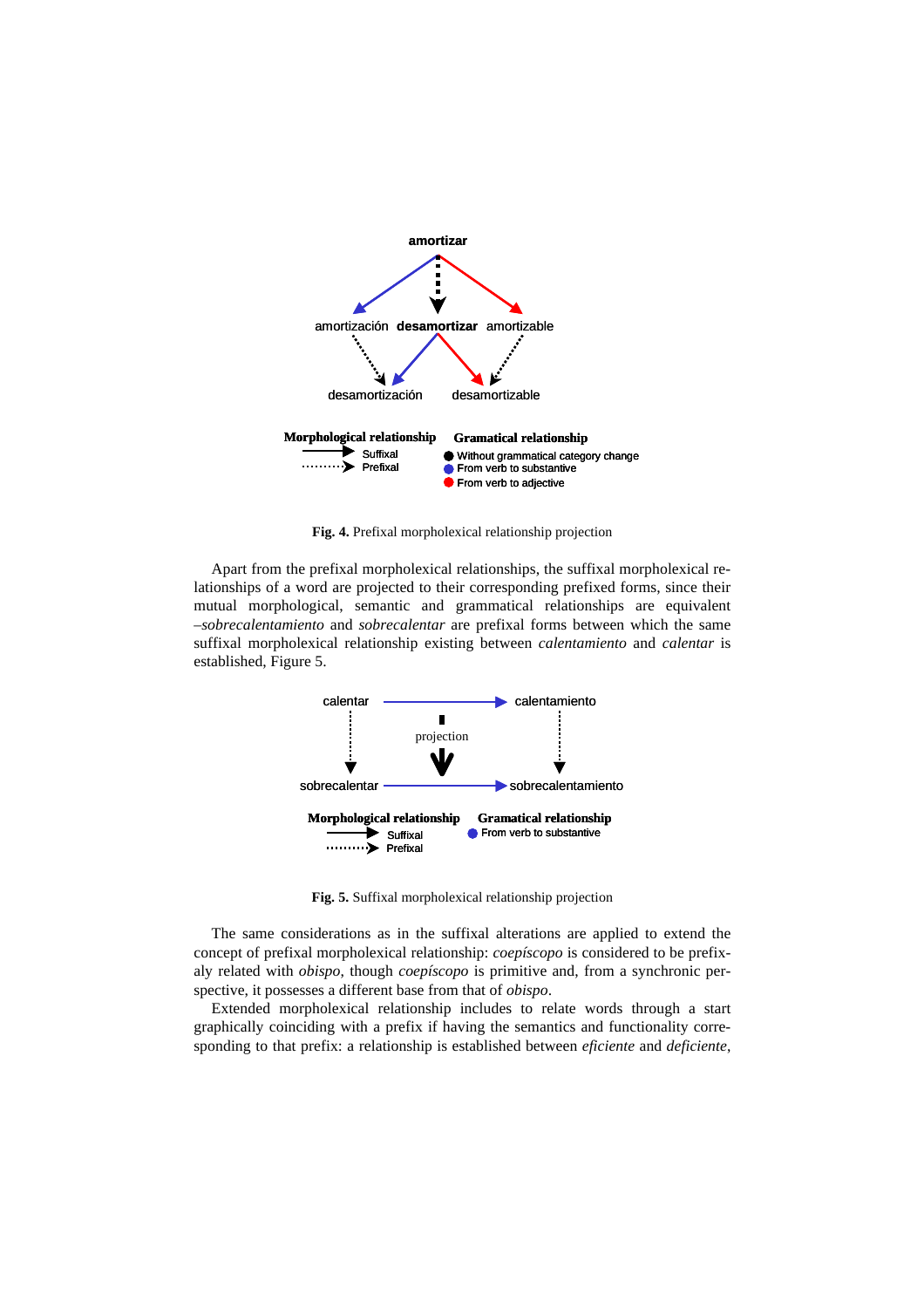because the initials of the second word coincide with the prefix *de-* and it verifies with the rest of the criterion with respect to the first one.

Also, other graphic elements providing some type of relationship between words are studied, such is the case of the article of Arabic origin *al-* that permits to establish extended morpholexical relationship between *juba* and *aljuba* as variants one from the other.

The relationship between an original word and a prefixed form is semantic, functional and formal. In the semantic aspect, the prefix incorporates its own specific nuance, but the main semantic load corresponds to the original word. Syntactic and grammatical functions tend to be maintained in the prefixed form, though eventually it might produce a grammatical category change, due more to use than to the prefixational process. The formal differences are adjusted to the general rules of prefixation and to those which are specific to each prefix, and, though irregularities exist, they have a much lower incidence than that of alterations in other positions of the lexical base.

Prefixal element, henceforth prefix, can be defined as an affix attached to the front of the original word. This definition is so wide that produces two problems when delimiting what prefixes must be considered in this work without approaching composition.

Some prefixes have their own functional identity in Spanish –generally prepositions and some adverbs–, they are called vulgar prefixes and some authors consider them compositional elements. However, a prefix coming from one preposition can be detached from this since it does not fulfil the same grammatical function, though sometimes they agree in meaning. The semantic contribution of prepositions is a nominal subordination and that of prefix is a semantic addition and the similarity between them is reduced at present, and in a synchronic study, to a phonetic issue. In this work, all prefixes of this type are treated in a similar way –each them is accompanied with the cardinality of its extended morpholexical relationships–: *a*- (615), *ab*- (29), *ad*- (52), *al*- (58), *ana*- (14), *ante*- (106), *con*- (516), *contra*- (313), *cuasi*- (6), *de*- (287), *des*- (1 815), *e*- (50), *en*- (228), *entre*- (136), *ex*- (85), *extra*- (64), *in*- (1 317), *para*- (61), *por*- (3), *post*- (89), *pro*- (102), *sin*- (28), *so*- (91), *sobre*- (254), *sota*- (14), *sub*- (249), *ultra*- (64).

The second issue under discussion is what prefixes of the erudite prefixes, prefixoids, prefixal elements or compositive elements should be included. It is opted for generously studying those changing the meaning of the term to which they are joined, in an objective or subjective way, and those providing a pronominal or adverbial sense to the base. They do not appear as independent terms, and their semantic value are generic and applicable to any grammatical category. The prefixes of this type are: *abiso*- (2), *acro*- (4), *ambi*- (4), *anfi*- (6), *auto*- (185), *bar*- (7), *bati*- (5), *bi*- (111), *circa*- (0), *circun*- (16), *di*- (87), *diali*- (3), *ecto*- (3), *endo*- (27), *equi*- (14), *eu*- (3), *exo*- (18), *hemi*- (7), *hetero*- (32), *hiper*- (97), *hipo*- (72), *infra*- (21), *iso*- (28), *macro*- (44), *maxi*- (3), *mega*- (24), *meso*- (15), *meta*- (33), *micro*- (116), *mini*- (58), *mono*- (64), *multi*- (54), *omni*- (10), *opisto*- (1), *pan*- (44), *pen*- (4), *pluri*- (11), *plus*- (4), *poli*- (49), *preter*- (5), *proto*- (23), *retro*- (33), *semi*- (159), *super*- (220), *supra*- (21), *tele*- (70), *uni*- (23), *vice*- (42), *yuxta*- (3). Erudite prefixes whose semantic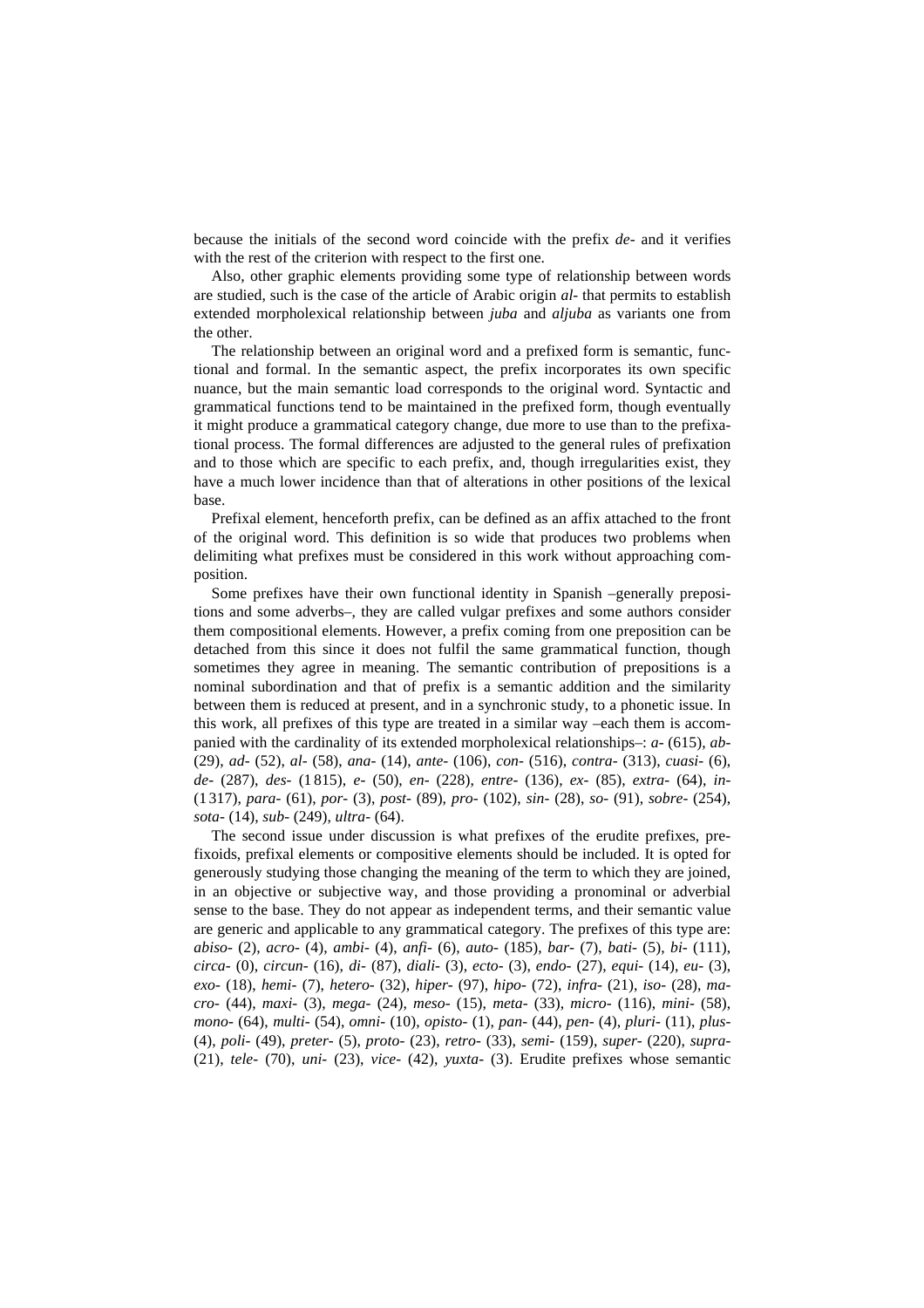contribution is strong are discarded: *bio*- (life), *foto*- (light), *metro*- (measure), among other, and apocopes acting as prefixal elements, like *auto*- (of *automóvil*), *tele*- (of *televisión*) among other.

Of course, prefixes that the employed sources define as such are considered too: *anti*- (416), *apo*- (12), *archi*- (44), *cachi*- (10), *cata*- (8), *cis*- (6), *citra*- (1), *dia*- (21), *dis*- (86), *epi*- (36), *es*- (82), *inter*- (161), *intra*- (35), *ob*- (20), *per*- (74), *peri*- (20), *pre*- (243), *re*- (995), *requete*- (3), *res*- (9), *tatara*- (3), *trans*- (258), *za*- (7).

A related word can be original to another by adding a new prefix: *emitir • transmitir • retransmitir*. The arrow must not to be interpreted as prefixation in a strict sense, but as a extended morpholexical relationship between two words: **original** and **related**.

Changes affecting the root such as erudite words relationships or foreign languages influences, among other, are considered irregularities, although they are not pure linguistic prefixations, since they notably enrich computer applications. They are also treated as irregularities the prefix combinations causing a relationship, when the previously explained continuity criterion cannot be established due to the nonconsolidation or nonexistence of the intermediate form in the corpus.

## **5 Extended Morpholexical Relationships Organization**

The joint formed by an original word and all its morpholexically related words is designated as **family**. Since a word can be related to an original word and at the same time to be original word in relationships linked with other words, kinship relationships between different families are established through this word. All the families related in this way compose a **clan**.

In order to represent the different types of relationships produced by the rules to form Spanish words and by the applied extended criteria, a directed graph has been chosen; nodes identify the Spanish words, edges express existence of extended morpholexical relationships, the direction of each edge determines the relationship between the nodes and the edge labels classify the type of extended morpholexical relationship. Spanish words become grouped into disjoint sets of mutually related elements –connected components of the graph, or clans–, Figure 6.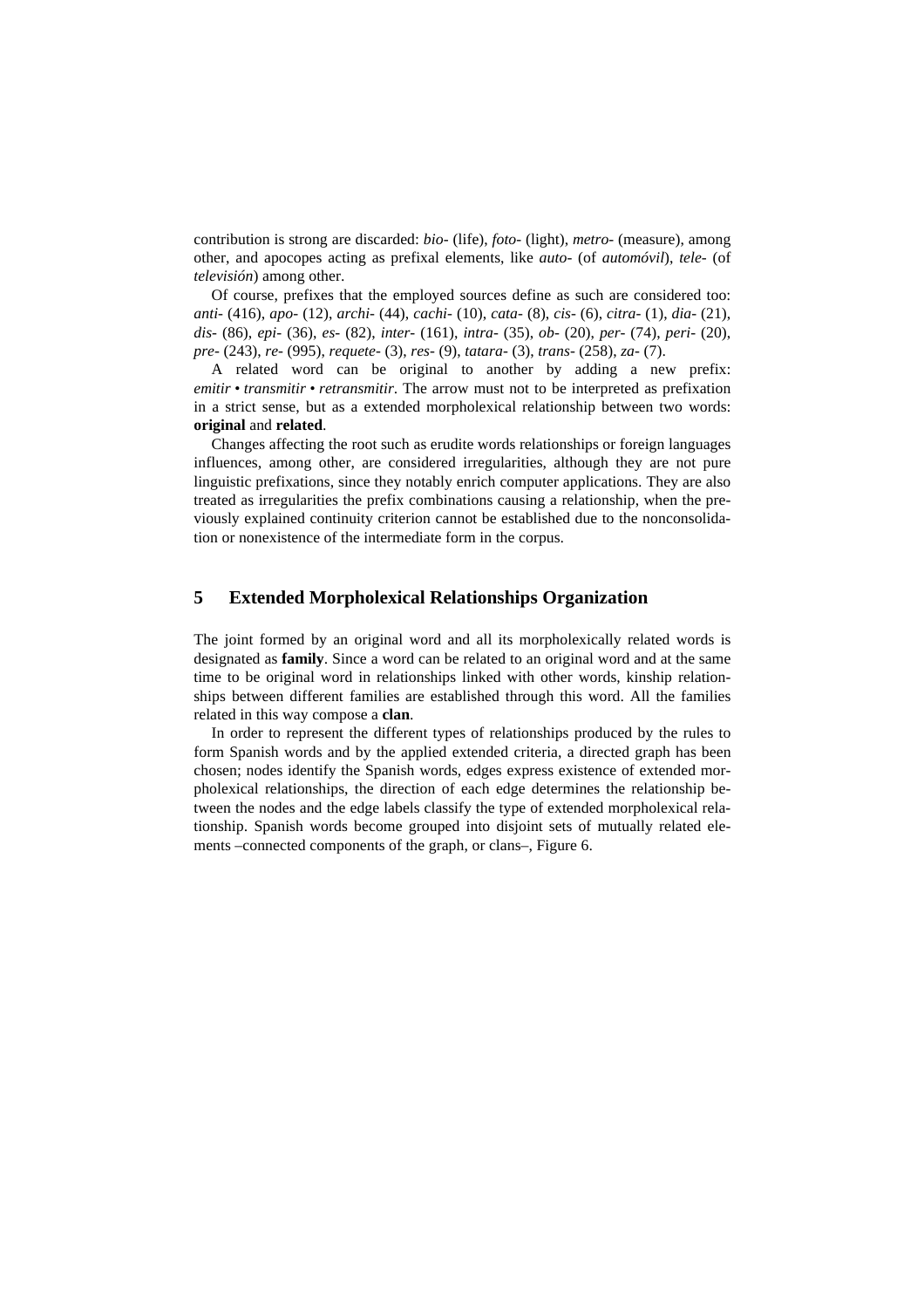

## Graph of extended morpholexical relationships

**Fig. 6.** Extended morpholexical relationships clan of *permear*

## **6 Navigation on the Extended Morpholexical Relationship Graph**

The graph can be gone through in any direction: from one particular node, every other node in the same connected component of the graph can be reached, knowing at any time the extended morpholexical relationships –crossed edges– until arriving at the destination. Depending on the direction chosen –ascending, horizontal or descending– the words' morphology and the distance between them are categorized. From one word, it is possible to obtain those which have suffered fewer formative processes –ascending–, those which have suffered the same number of alterations –horizontal– and those which have suffered more formative processes –descending.

#### **6.1 Derivation**

Derivation is the process by which words are formed, or are related through the extended criterion, by alteration of the structure or meaning of others –original–, generally with a different grammatical category, though they may be obtained from others with the same functionality. By descending the graph one level through suffixal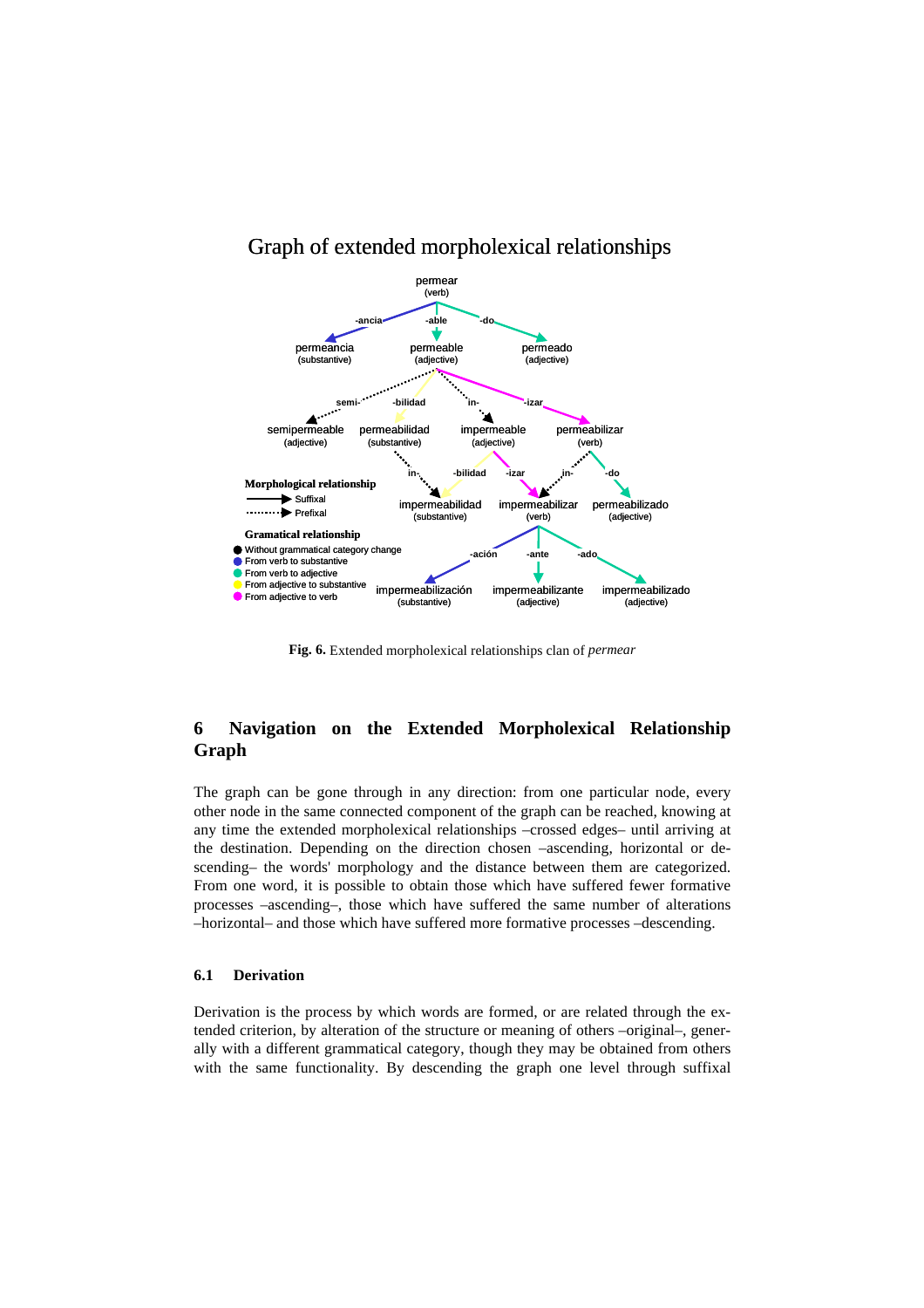edges, derivatives of the wished grammatical category are found. Substantive, adjective, verbal and adverbial derivation are envisaged.

#### **6.2 Direct Ancestry**

Direct ancestry permits to obtain the original word with which a concrete word has been related –the inverse to derivation or prefixation. Ancestors are found ascending the graph one level. Thus, the direct ancestry of the verb *tutear* is the personal pronoun *tú*, that of verb *preconcebir* is the verb *concebir* and in the clan of *permear*, the direct ancestry of the substantive *permeabilidad* would be the adjective *permeable*. If the direct ancestry process is applied twice, the original from the original from the current node is obtained; so, the direct ancestor in two levels of the verb *permeabilizar* is *permear*; on the other hand, the verb *tutear* has not this option because the pronoun *tú* is the root of the graph.

#### **6.3 Indirect Ancestry**

Indirect ancestry gets the morpholexically related words with the direct ancestors and that are found at the same level on the graph. Words of the clan having suffered one alteration less than the current word can be obtained in this way. In the clan of *permear*, the indirect ancestors of the adjective *impermeable* are the adjective *permeado* and the substantive *permeancia*. As occurs with direct ancestry, it is possible to navigate other levels of morpholexical relationships: second level indirect ancestors of *permeabilizado* are the substantive *permeancia* and the adjective *permeado*, the same results as with only one level for *permeabilidad*.

#### **6.4 Horizontality**

Words morpholexically related with the same original word constitute the horizontal direction –they are words with the same number of alterations. They are achieved recovering the direct ancestors and descending one level through all the edges of that node. This option recovers all members of a family from one of them –it does not include the original word. From the adjective *impermeabilizante*, the adjective *impermeabilizado* and the substantive *impermeabilización* are obtained.

### **6.5 Descendents**

Descendents from a word are the other members of the family for which it is the original word. The level two descendents are the descendent family of each one of the members of the family of the original word. In the clan of *permear*, the descendents from the adjective *permeable* are the substantive *permeabilidad*, the verb *permeabilizar* and the adjectives *impermeable* and *semipermeable*. The level two descendents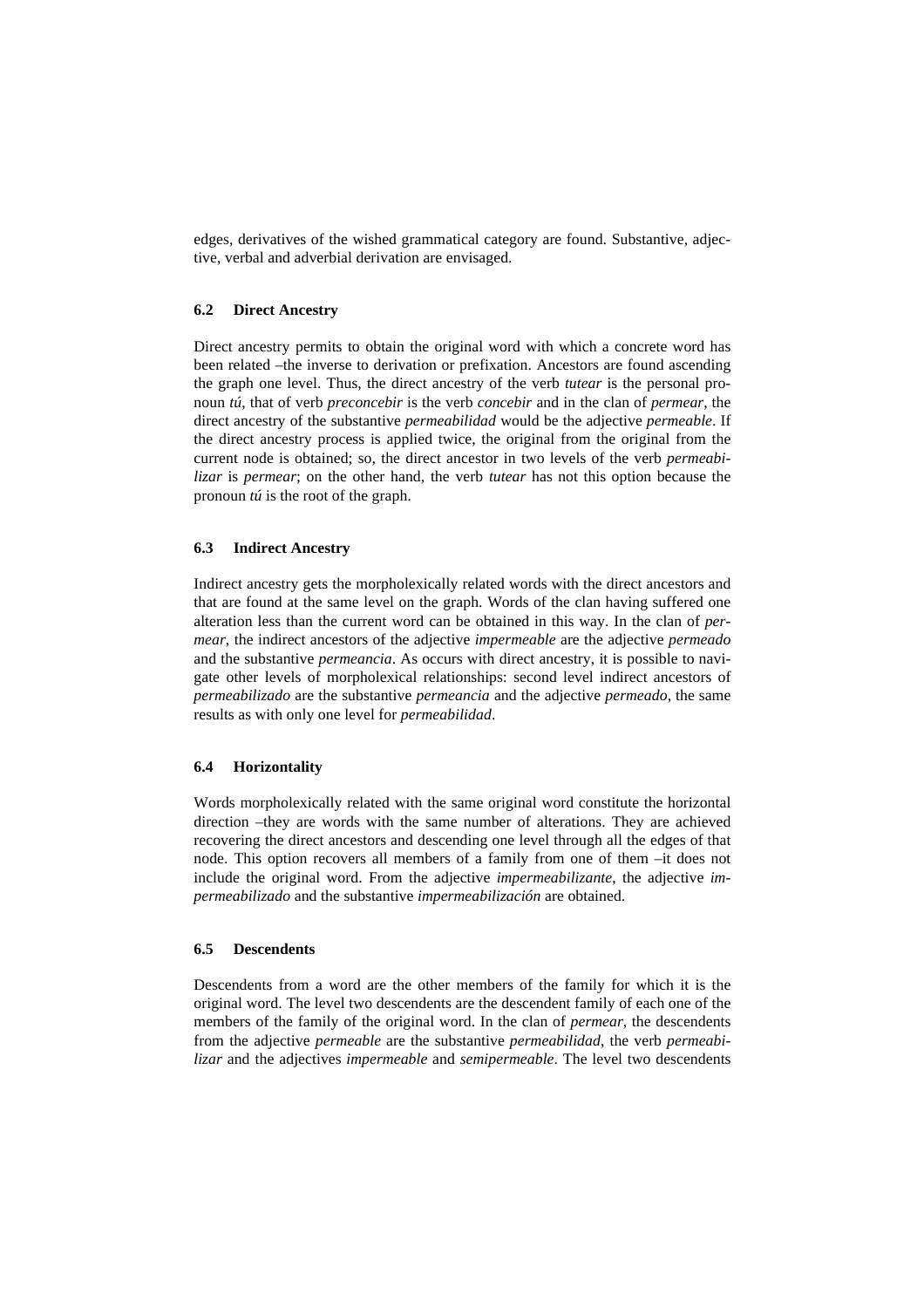from the adjective *permeable* are the adjective *permeabilizado*, the substantive *impermeabilidad* and the verb *impermeabilizar*.

## **7 Filters**

Filters in the extended morpholexical relationships permit selective discrimination of navigation response. Results of different types of navigation are susceptible of being submitted to various diverse nature filters –functional, regularity and by affixes.

### **7.1 Functional**

It consists of accomplishing a selection by grammatical category. Thus, in the clan of *permear*, the only one substantive descendent from the adjective *permeable* is *permeabilidad*.

### **7.2 Regularity**

It consists of selecting the regular morpholexical relationships or the irregular morpholexical relationships that maintain the words with respect to the original word. If wanting to explore the irregular horizontal relationships of one word, horizontal navigation and the irregular filter are applied.

### **7.3 Affixal**

The affixal filter makes the selection according to the affixes establishing the morpholexical relationships –discrimination by one or more affixes can be applied.

## **8 Application**

The application interprets and handles with versatility the most relevant aspects of the extended morpholexical relationships. It represents a form of showing the system power, without damage of its integration in other useful natural language processing tools. The interface of *RELACIONES*, Figure 7, facilitates exploration of the extended morpholexical relationships of a canonical form of any Spanish word. The *Entrada* permits the user to introduce any word. As a result of recognition, only canonical forms that possess extended morpholexical relationships are located in the *Forma canónica* combo box –it permits to request its relationships.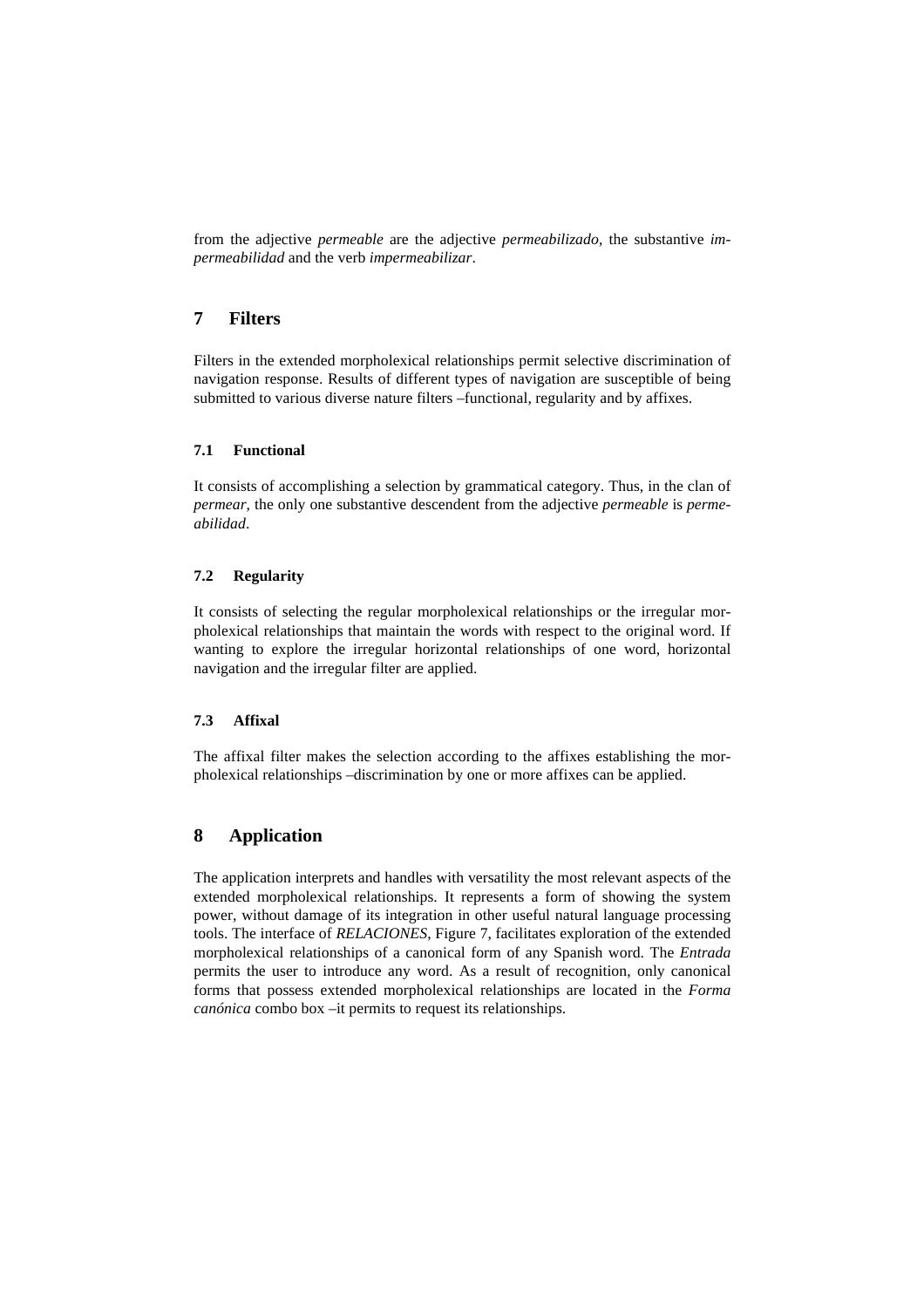| 湿 Relaciones morfoléxicas sufijales y prefijales del español                                                                                                                                                                                                                                                                                             |                                                                                                                                                                                                                                                                                                                                                            |  |  |  |  |  |  |  |  |  |
|----------------------------------------------------------------------------------------------------------------------------------------------------------------------------------------------------------------------------------------------------------------------------------------------------------------------------------------------------------|------------------------------------------------------------------------------------------------------------------------------------------------------------------------------------------------------------------------------------------------------------------------------------------------------------------------------------------------------------|--|--|--|--|--|--|--|--|--|
| <b>RELACIONES</b>                                                                                                                                                                                                                                                                                                                                        |                                                                                                                                                                                                                                                                                                                                                            |  |  |  |  |  |  |  |  |  |
| Relaciones morfoléxicas sufijales y prefijales del español                                                                                                                                                                                                                                                                                               |                                                                                                                                                                                                                                                                                                                                                            |  |  |  |  |  |  |  |  |  |
| http://gedlc.ulpgc.es<br>Entradalemisión                                                                                                                                                                                                                                                                                                                 |                                                                                                                                                                                                                                                                                                                                                            |  |  |  |  |  |  |  |  |  |
| Flexión<br>forma canónica (femenino singular)                                                                                                                                                                                                                                                                                                            |                                                                                                                                                                                                                                                                                                                                                            |  |  |  |  |  |  |  |  |  |
| Relaciones<br>Sufijos   Prefijos   Orden alfabético de afijos                                                                                                                                                                                                                                                                                            |                                                                                                                                                                                                                                                                                                                                                            |  |  |  |  |  |  |  |  |  |
| Forma canónica<br>emisión<br>▼<br>Categoría gramatical:<br>sustantivo femenino<br>Morfológicas<br>Regularidad<br>$\overline{\mathbf{v}}$ Sufijales<br>Regulares<br>Irregulares<br>Prefijales<br>⊽<br>Dirección<br>Ascendente directa<br>⊽<br>Horizontal<br>⊽<br>Ascendente indirecta<br>⊽<br>Descendente<br>Profundidad<br>Primer nivel<br>Segundo nivel | Verbos<br>Categorías gramaticales<br>Sustantivos<br>emitir<br>emisario<br>emisividad<br>premitir<br>transmitir<br>emisor<br>trasmitir<br>emisora<br>reemisión<br>transmisión<br>trasmisión<br>Mixtos<br>Todos Puros<br>Adverbios<br>Todos Puros<br>Mixtos<br>Morfologías<br>Adjetivos<br>emisor<br>emisora<br>emitido<br>Puros<br>Mixtos<br>Todos<br>Otras |  |  |  |  |  |  |  |  |  |
| Todos los niveles                                                                                                                                                                                                                                                                                                                                        | Todos<br>Puros<br>Mixtos<br>Todos<br>Puros<br>Mixtos                                                                                                                                                                                                                                                                                                       |  |  |  |  |  |  |  |  |  |

**Fig. 7.** Extended morpholexical relationships interface

A set of check boxes permits navigation by the clan of related words while filtering the results. The related words are shown on the list boxes located on the right of the interface which are organized by grammatical category.

Check boxes grouped under *Regularidad* filter the response according to the regularity: regular relationships, irregular relationships or both.

*Dirección* and *Profundidad* check boxes establish which words morphologically related with the canonical form are shown. These two check boxes groups are linked since when establishing the search direction on the graph, it is needed to specify its depth level. The result shows the union of all related words for each one of the indicated directions with each one of the depth levels chosen –they are classified in list boxes by grammatical categories.

Three buttons appear under each grammatical category list box –*Todos*, *Puros* and *Mixtos*– which permit to select the words of that list only by the list grammatical function –*Puros*– or those having another grammatical function in addition to the one defines by the list –*Mixtos*–, or well to show all words having at least the grammatical function defined by the list –*Todos*.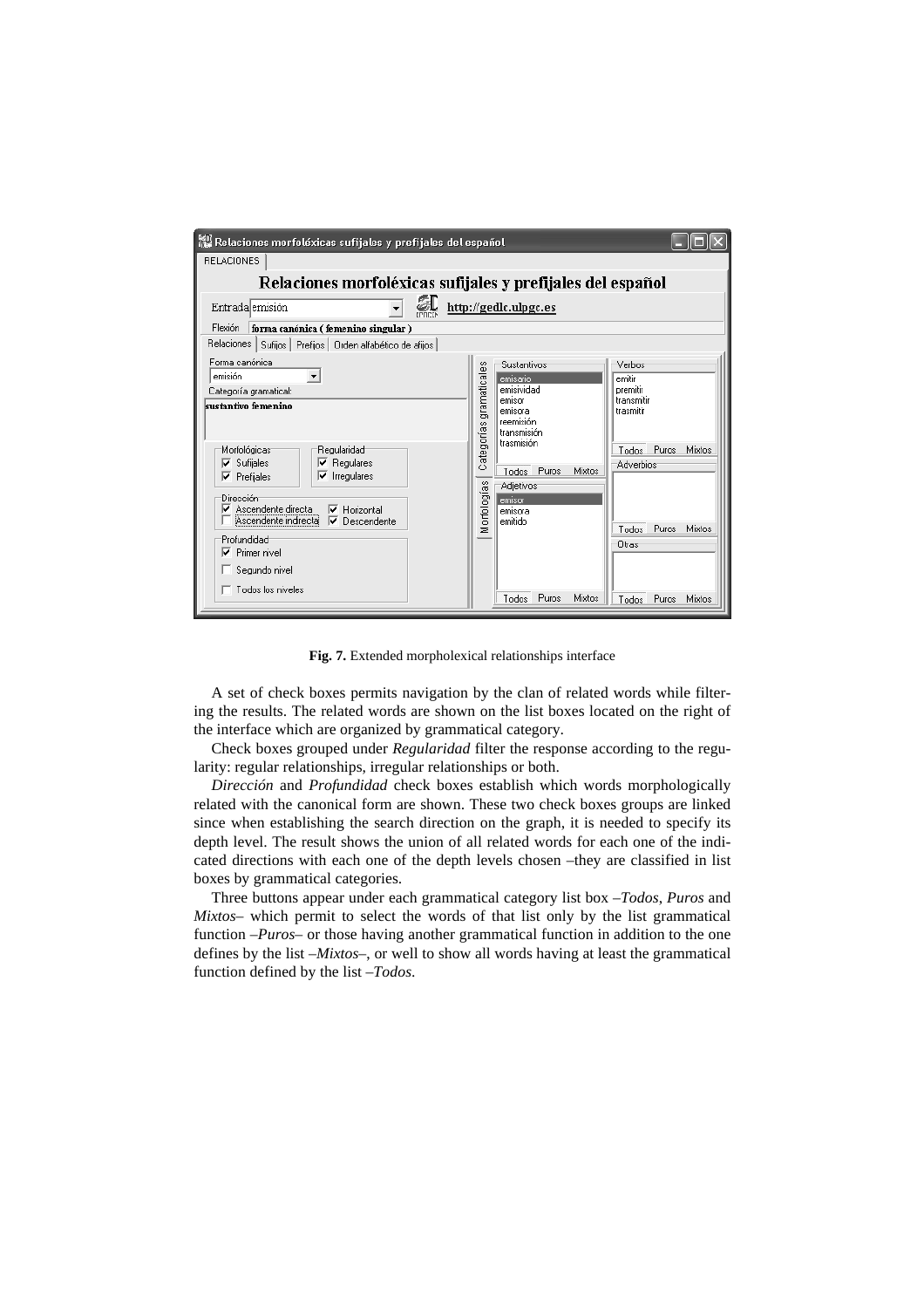| 湿 Relaciones morfoléxicas sufijales y prefijales del español                                                                                                                                                                                                                                                                                                                              |                                                                                                                                                                                                                       |                                                                                                                                                                                  |                                                                                                                                                                                                                                     |                                                                                                                                                                                                           |  |  |  |
|-------------------------------------------------------------------------------------------------------------------------------------------------------------------------------------------------------------------------------------------------------------------------------------------------------------------------------------------------------------------------------------------|-----------------------------------------------------------------------------------------------------------------------------------------------------------------------------------------------------------------------|----------------------------------------------------------------------------------------------------------------------------------------------------------------------------------|-------------------------------------------------------------------------------------------------------------------------------------------------------------------------------------------------------------------------------------|-----------------------------------------------------------------------------------------------------------------------------------------------------------------------------------------------------------|--|--|--|
| <b>RELACIONES</b>                                                                                                                                                                                                                                                                                                                                                                         |                                                                                                                                                                                                                       |                                                                                                                                                                                  |                                                                                                                                                                                                                                     |                                                                                                                                                                                                           |  |  |  |
| Relaciones morfoléxicas sufijales y prefijales del español                                                                                                                                                                                                                                                                                                                                |                                                                                                                                                                                                                       |                                                                                                                                                                                  |                                                                                                                                                                                                                                     |                                                                                                                                                                                                           |  |  |  |
| http://gedlc.ulpgc.es<br>Entrada emisión                                                                                                                                                                                                                                                                                                                                                  |                                                                                                                                                                                                                       |                                                                                                                                                                                  |                                                                                                                                                                                                                                     |                                                                                                                                                                                                           |  |  |  |
| Flexión<br>forma canónica (femenino singular)                                                                                                                                                                                                                                                                                                                                             |                                                                                                                                                                                                                       |                                                                                                                                                                                  |                                                                                                                                                                                                                                     |                                                                                                                                                                                                           |  |  |  |
| Relaciones Sufijos                                                                                                                                                                                                                                                                                                                                                                        | Prefijos   Orden alfabético de afijos                                                                                                                                                                                 |                                                                                                                                                                                  |                                                                                                                                                                                                                                     |                                                                                                                                                                                                           |  |  |  |
| Sustantivadores!                                                                                                                                                                                                                                                                                                                                                                          | Adjetivadores   Sustantivadores y Adjetivadores                                                                                                                                                                       | <b>Otros</b>                                                                                                                                                                     |                                                                                                                                                                                                                                     |                                                                                                                                                                                                           |  |  |  |
| Más frecuentes:<br> U <br>-ación, -ición<br>⊽<br>-adura, -edura, -idura<br>⊽<br>⊽<br>-aie<br>⊽<br>-a/imento, -a/imiento<br>⊽<br>-ancia, -encia<br>⊽<br>-azo<br>⊽<br>-bilidad<br>-dad, -edad, -idad<br>⊽<br>⊽<br>-ería<br>⊽<br>-ez<br>⊽<br>-illo<br>⊽<br>-ión<br>⊽<br>-ismo<br>⊽<br>-ura                                                                                                   | Frecuentes<br>⊽<br>-acho<br>-a/e/iduría<br>⊽<br>⊽<br>-aio<br>-allo, -alle<br>⊽<br>-a/i/umbre<br>v<br>-amen<br>-anza<br>-as, -es, -os<br>-astro, -astre<br>M<br>M<br>-ate<br>-azgo, -adgo<br>M<br>⊽<br>-azón<br>-'culo | D <br>-edo<br>⊽<br>-el<br>⊽<br>-elo<br>⊽<br>-erio<br>-erío<br>⊽<br>⊽<br>-esa-<br>⊽<br>-grama<br>⊽<br>-ijo<br>⊽<br>-ina.<br>⊽<br>-itud<br>⊽<br>-ma<br>⊽<br>-olo. -ol<br>▽<br>-uro | Menos frecuentes:<br>-'ada, -'ade<br>⊽<br>⊽<br>-'ago<br>⊽<br>-ales<br>-a/e/oncho<br>⊽<br>⊽<br>-anco<br>⊽<br>-anga<br>-ardo<br>⊽<br>⊽<br>-aste<br>⊽<br>-é.<br>⊽<br>-e/idumbre<br>⊽<br>-ello<br>⊽<br>-er<br>⊽<br>-euta-<br>⊽<br>-ezno | <b>D</b><br>M<br>$-ezo$<br>-'ide<br>⊽<br>⊽<br>-ilo<br>⊽<br>-inche<br>-'ine<br>⊽<br>⊽<br>-iño<br>⊽<br>-imonio<br>⊽<br>$-iz$<br>⊽<br>-iz<br>⊽<br>-ol<br>⊽<br>-'ora<br>⊽<br>-ullo<br>⊽<br>-uz<br>⊽<br>$-uzo$ |  |  |  |
| Sufijo que relaciona sustantivos masculinos con otros sustantivos, adjetivos o verbos. Indica 'doctrina, sistema, escuela<br>o movimiento" -dualismo, panteísmo, comunismo, empirismo-, "propio de o inclinado a" lo que expresa la palabra<br>original -aragonesismo, españolismo-, 'cualidad' -snobismo-, 'deporte' -montañismo-, 'término científico o defecto'<br>tiroidismo, laísmo. |                                                                                                                                                                                                                       |                                                                                                                                                                                  |                                                                                                                                                                                                                                     |                                                                                                                                                                                                           |  |  |  |

**Fig. 8.** The interface of extended morpholexical relationships: Suffix

In the interface of *RELACIONES*, Figure 8, appears the *Sufijos* tab sheet –it permits to configure suffixal filter. The considered suffixes are shown classified by the grammatical category that they produce and by its appearance frequency. Each group appears alphabetically ordered to facilitate location. The *Otros* tab sheet collects the verbalizer suffixes, adverbializer suffixes and others not easily classifiable irregular suffixes –they do not appear by appearance frequency.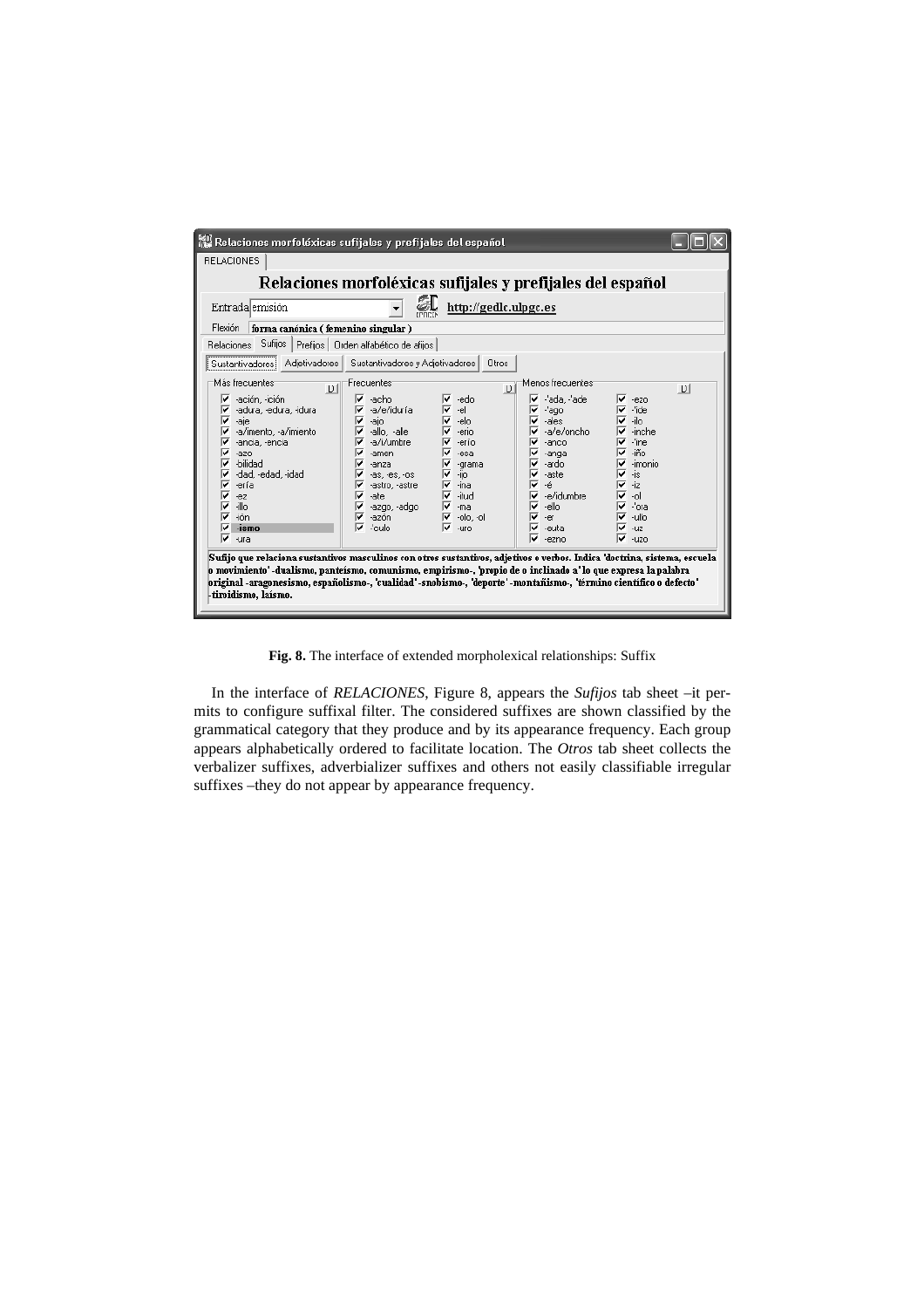| Relaciones morfoléxicas sufijales y prefijales del español                                                                                                                                                   |                                                                                                                    |                                                                                                                             |                                                                                                                        |                                                                                                                                                                                                                                                                                                                                                                                                   |                                                                                                                                                       |  |  |
|--------------------------------------------------------------------------------------------------------------------------------------------------------------------------------------------------------------|--------------------------------------------------------------------------------------------------------------------|-----------------------------------------------------------------------------------------------------------------------------|------------------------------------------------------------------------------------------------------------------------|---------------------------------------------------------------------------------------------------------------------------------------------------------------------------------------------------------------------------------------------------------------------------------------------------------------------------------------------------------------------------------------------------|-------------------------------------------------------------------------------------------------------------------------------------------------------|--|--|
| <b>RELACIONES</b>                                                                                                                                                                                            |                                                                                                                    |                                                                                                                             |                                                                                                                        |                                                                                                                                                                                                                                                                                                                                                                                                   |                                                                                                                                                       |  |  |
| Relaciones morfoléxicas sufijales y prefijales del español                                                                                                                                                   |                                                                                                                    |                                                                                                                             |                                                                                                                        |                                                                                                                                                                                                                                                                                                                                                                                                   |                                                                                                                                                       |  |  |
| Entrada emisión                                                                                                                                                                                              |                                                                                                                    |                                                                                                                             | http://gedlc.ulpgc.es                                                                                                  |                                                                                                                                                                                                                                                                                                                                                                                                   |                                                                                                                                                       |  |  |
| Flexión                                                                                                                                                                                                      | forma canónica (femenino singular)                                                                                 |                                                                                                                             |                                                                                                                        |                                                                                                                                                                                                                                                                                                                                                                                                   |                                                                                                                                                       |  |  |
| Relaciones Sufijos Prefijos   Orden alfabético de afijos                                                                                                                                                     |                                                                                                                    |                                                                                                                             |                                                                                                                        |                                                                                                                                                                                                                                                                                                                                                                                                   |                                                                                                                                                       |  |  |
| Más frecuentes!                                                                                                                                                                                              | Poco frecuentes                                                                                                    |                                                                                                                             |                                                                                                                        |                                                                                                                                                                                                                                                                                                                                                                                                   |                                                                                                                                                       |  |  |
| Más frecuentes<br>⊽<br>a-<br>ante-<br>anti-<br>auto-<br>Ы÷<br>⊽<br>con-<br>⊽<br>contra-<br>de-<br>des-<br>en-<br>entre-<br>que sigue '-sobremesa, sobreparto- y 'acción repentina' -sobrecoger, sobresaltar. | D <br>⊽<br>in-<br>⊽<br>inter-<br>micro-<br>⊮<br>pre-<br>DIO-<br>re-<br>semi-<br>sobre-<br>sub-<br>super-<br>trans- | Frecuentes<br>⊽<br>ad-<br>⊽<br>aŀ-<br>di-<br>⊽<br>dis-<br>e-<br>⊽<br>es-<br>⊽<br>ex-<br>⊽<br>extra-<br>hiper-<br>hipo-<br>⊽ | ⊽<br>mini-<br>⊽<br>mono-<br>⊽<br>multi-<br>⊽<br>para-<br>⊽<br>per-<br>post-<br>⊽<br>$SO-$<br>tele-<br>M<br>ultra-<br>⊽ | Menos frecuentes:<br>$\cup$<br>v<br>ah-<br>⊽<br>archi-<br>dia-<br>⊽<br>endo-<br>epi-<br>hetero-<br>intra-<br>⊽<br>⊽<br>iso-<br>macro-<br>⊽<br>mega-<br>Prefijo que relaciona sustantivos, verbos y adjetivos. Significa 'superposición o adición' -sobrearco, sobrecalza,<br>sobrehaz-, 'intensificación o aumento'-sobrealimentación, sobresueldo-, 'repetición'-sobrearar, sobrecenar-, 'tiempo | <sup>D</sup><br>⊽<br>meta-<br>⊽<br>ob-<br>⊽<br>pan-<br>⊽<br>peri-<br>⊽<br>poli-<br>⊽<br>proto-<br>⊽<br>retro-<br>⊽<br>sin-<br>⊽<br>uni-<br>⊽<br>vice- |  |  |

**Fig. 9.** The interface of extended morpholexical relationships: Prefix

In the interface of *RELACIONES*, Figure 9, appears the *Prefijos* tab sheet –it permits to configure prefixal filter. The considered prefixes are shown classified by its appearance frequency. Each group is alphabetically ordered to facilitate location.

## **References**

- 1. Alarcos Llorach, E.: *Gramática de la Lengua Española*, Espasa-Calpe, Madrid, Spain (1995)
- 2. Almela Pérez, R.: *Procedimientos de formación de palabras en español*, Ariel, Barcelona, Spain (1999)
- 3. Alvar Ezquerra, M.: *La formación de las palabras en español*, Cuadernos de lengua española, Arco/Libros, Madrid, Spain (1993)
- 4. Bajo Pérez, E.: *La derivación nominal en español*, Arco/Libros, Madrid, Spain (1997)
- 5. Bosque, I., Demonte, V., Lázaro Carreter, F.: *Gramática descriptiva de la lengua española*, Espasa, Madrid, Spain (1999)
- 6. Dee, J. H.: *A lexicon of latin derivatives in Italian, Spanish, French and English*, "Vol. I Introduction and Lexicon", Olms-Weidmann, New York, USA (1997)
- 7. Dee, J. H.: *A lexicon of latin derivatives in Italian, Spanish, French and English*, "Vol. II Index", Olms-Weidmann, New York, USA (1997)
- 8. Faitelson-Weiser, S. 1993. "Sufijación y derivación sufijal: sentido y forma"*, La formación de palabras*, Varela (ed.), Taurus, Madrid, Spain (1993)